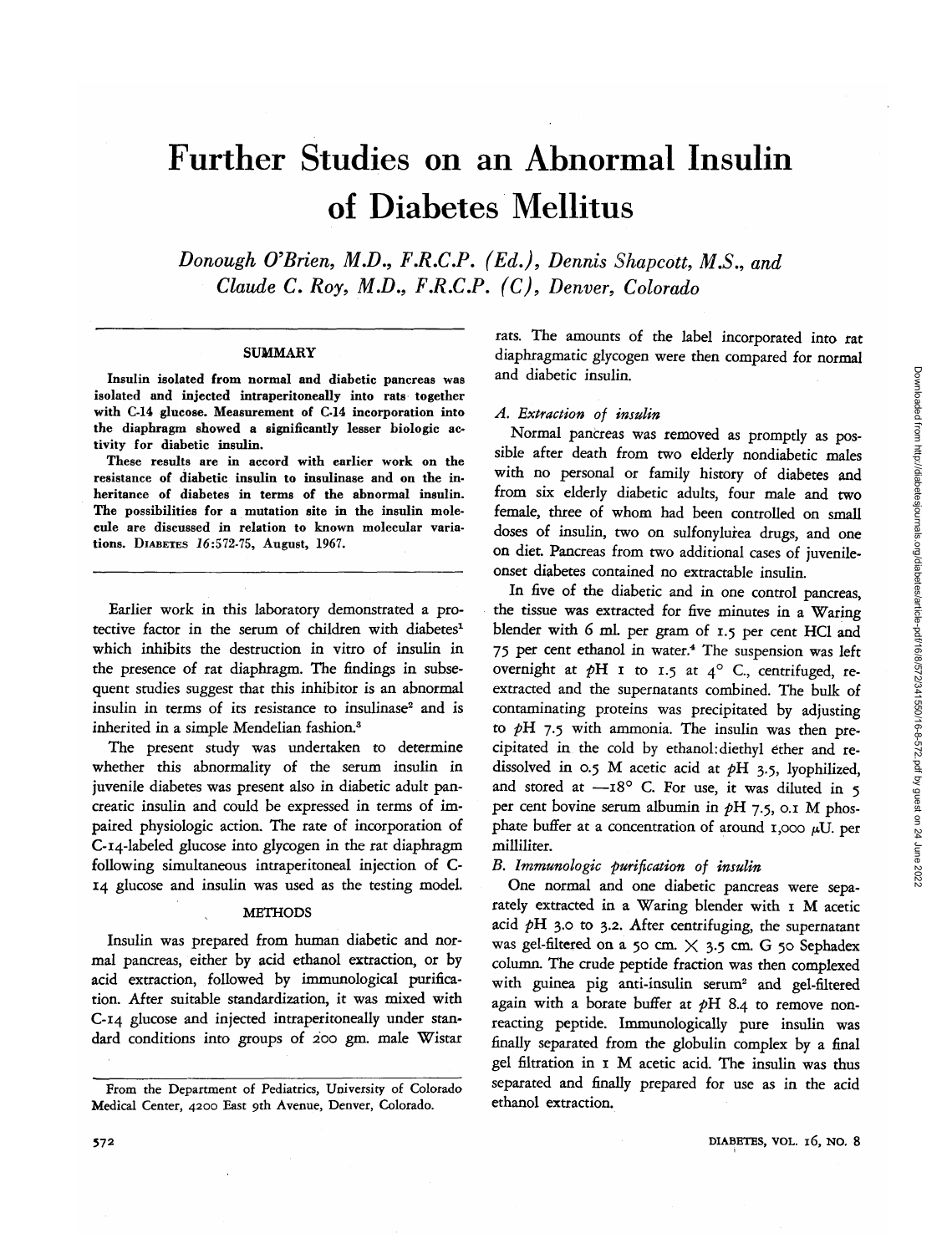# *C. Test of biological activity*

The insulin content of pancreatic extracts was assayed by a double antibody technic<sup>5</sup> and resuspended in buffered bovine serum albumin to give 800 to 1,200  $\mu$ U. per milliliter. For each experiment, aliquots of the control and diabetic insulins were assayed three times in triplicate. From the mean assay, one or the other was then diluted to give identical insulin concentrations and the assay repeated. Immediately prior to each experiment, equal parts of insulin solution and of a 2  $\mu$ c. per milliliter C-14 glucose (specific activity  $\geq$  2  $\mu$ c. per micromole) in phosphate-buffered bovine serum albumin were mixed.

Two milliliters of each insulin/glucose mixture were injected intraperitoneally into ten 200 *±* 5-gm. Wistar rats with a blunt-tipped No. 21 needle.<sup>6</sup> All animals were killed by decapitation exactly two hours after injection. Fourteen control animals were injected with buffered bovine serum albumin only. The diaphragms were promptly removed over ice, washed momentarily in ice-cold 1 per cent sodium fluoride to remove contaminant activity, weighed and placed in 2 ml. of 30 per cent KOH at 93° C. The bowel was carefully inspected for perforation and the experiment discarded if such was found. Glycogen was separated by conventional ethanol precipitation.6 The final glycogen precipitate was suspended in 0.5 ml. of water and washed into a vial with  $3 \times 5$  ml. aliquots of aqueous scintillation fluid liquid in which Cab-o-sil had been added to form a thyxotropic gel and counted in a Packard Tricarb Liquid Scintillation Counter.

#### RESULTS

The results for the first part of the experiment with the acid ethanol extracts are shown in table 1. It is apparent that the influence of diabetic insulin on glucose incorporation into diaphragm glycogen was, in all cases, significantly less than for nondiabetic insulin. Nevertheless, it seemed important to exclude the possibilities that the results were a function either of other substances in the acid ethanol extract such as pressor amines, glucocorticoids, glucagon or the  $\beta$  chain of insulin. In addition, the effects of different types of insulin as well as small but critical differences in the amounts of insulin administered were examined.

To investigate these possibilities, 500  $\mu$ c. of C-14 ring-labeled norepinephrine (mc./m-m.mol., 0.01 me./ ml.) and 250 *µ*l. of H-3-labeled cortisol (2,000 mc./ m.mol., 0.01 mc./ml.) solutions were added to separate acid ethanol extracts of 10 gm. of pancreas. Less than 0.1 per cent of activity was detected in the final in-

 $\lambda$ UGUST, 1967 573

TABLE 1

|                                     |  |  | C-14 glucose incorporation into diaphragmatic glycogen |  |
|-------------------------------------|--|--|--------------------------------------------------------|--|
| with acid ethanol pancreas extracts |  |  |                                                        |  |

|                | $C-14$<br>glu-<br>cose      | Dose injected  |    |                         |      |           |
|----------------|-----------------------------|----------------|----|-------------------------|------|-----------|
| Extract<br>no. | cpm<br>$\times\,10^{\rm 6}$ | Insulin<br>μU. | n  | $\overline{\mathbf{x}}$ | S.D. | p         |
| D1             | 1.81                        | 920            | 7  | 10.5                    | 6.0  | ${<}0.01$ |
| C <sub>1</sub> | 1.65                        | 990            | 8  | 58.4                    | 25.1 |           |
| $D2+$          | 1.85                        | 890            | 10 | 14.5                    | 6.2  | ${<}0.01$ |
| C2             | 1.91                        | 1,065          | 9  | 31.6                    | 12.1 |           |
| $D3+$          | 1.93                        | 1,025          | 7  | 5.5                     | 2.6  | $<$ 0.01  |
| C <sub>3</sub> | 1.87                        | 990            | 8  | 12.0                    | 4.7  |           |
| D4+            | 1.41                        | 840            | 8  | 6.5                     | 3.4  | ${<}0.01$ |
| C <sub>4</sub> | 1.38                        | 770            | 10 | 26.6                    | 10.7 |           |
| D5             | 1.65                        | 1.150          | 9  | 10.0                    | 6.2  | $<$ 0.01  |
| C <sub>5</sub> | 1.62                        | 890            | 10 | 21.9                    | 8.8  |           |
| Controls*      | 1.70                        | 0              | 14 | 1.2                     | 1.1  |           |

 $D =$  diabetic;  $C =$  nondiabetic control; n= number of animals;  $\vec{x}$  = mean counts per minute per mg. of wet diaphragm;  $p =$  significance of difference between dia-<br>betic and nondiabetic by Aspin-Welch test (Biometrika 43: betic and nondiabetic by Aspin-Welch test (Biometrika 43:<br>203, 1956). \*Controls were sham injected with 2 ml. pH 7.5, 0.1 M

phosphate buffer in 5 per cent bovine serum albumin not

†Pancreas from insulin-treated diabetic subjects.

sulin extract in both instances. The glucagon content of the final pancreatic extracts was kindly determined for us by Dr. Roger Unger. The normal pancreas extract contained no glucagon and values for the diabetic pancreas in  $\mu$ g. per milliliter were 15, o, 18, 174 and 10, respectively.

In regard to the insulin, no effect of  $\beta$  chain added to purified normal human insulin was observed (table 2).<sup>7</sup> There is a possibility that the lower counts in the animals injected with diabetic insulin might have been due to a lower injected dose, but the figures in the second part of the table suggest that this was improbable. It also seemed possible that diabetic pancreas might be contaminated with beef insulin and account for differences in activity, but comparable activities were observed. Finally, because the results of the preliminary experiments seemed to confirm a difference between normal human insulin and insulin from a diabetic subject in its ability to incorporate C-14 glucose into glycogen in the rat diaphragm preparation, a final experiment was carried out using normal and diabetic pancreatic insulin that had been immunologically purified. The results, shown in the last section of table 2, once again confirm the significantly different results obtained from normal as opposed to diabetic insulin.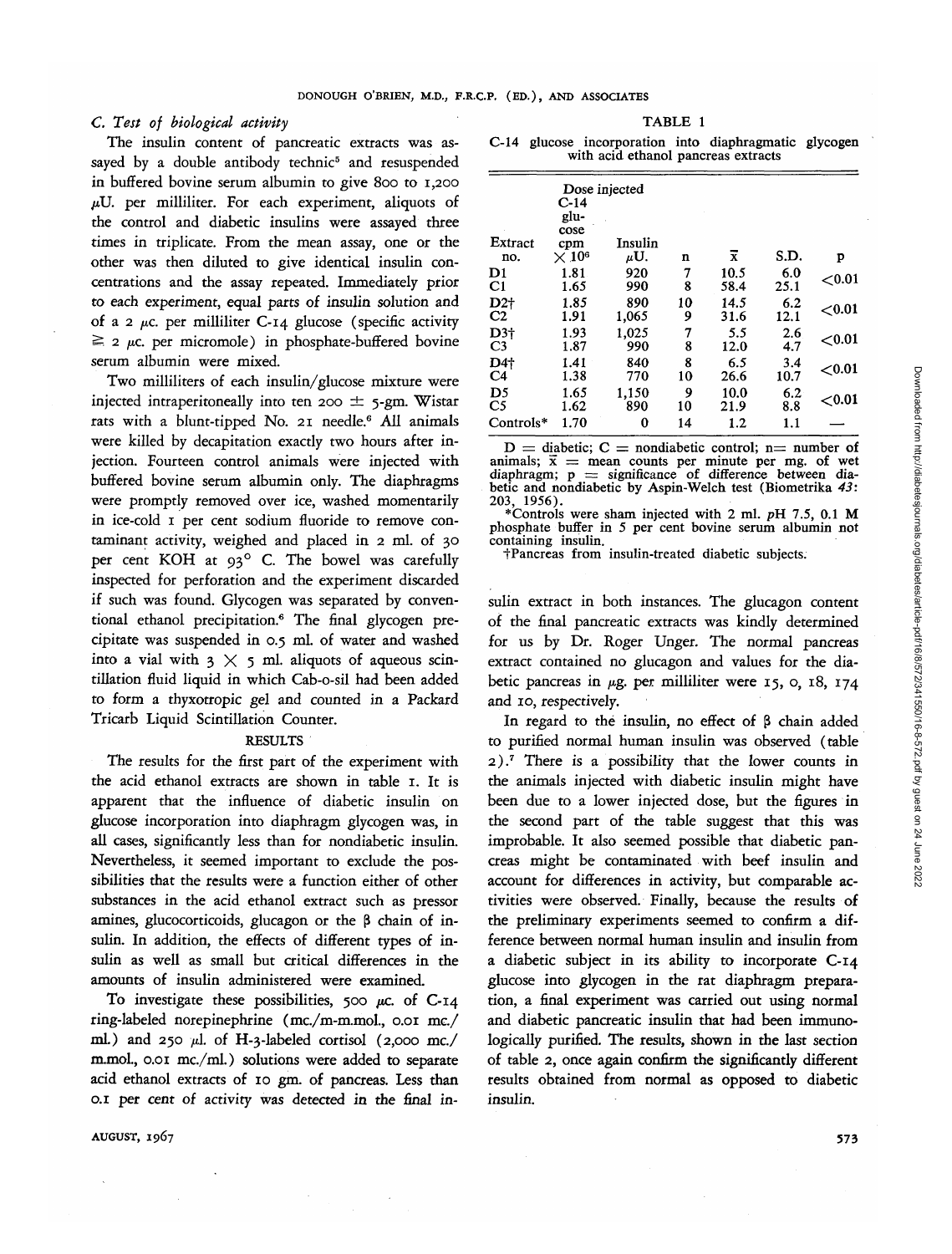# TABLE 2

| Extract                                                                                                | Dose injected<br>$C-14$ glucose<br>cpm $\times$ 10 <sup>6</sup> | Insulin<br>$\mu$ U. | $\mathbf n$ | $\bar{x}$ | S.D. | t            | p                           |
|--------------------------------------------------------------------------------------------------------|-----------------------------------------------------------------|---------------------|-------------|-----------|------|--------------|-----------------------------|
| Immunologically purified normal human insulin<br>Immunologically purified normal human insulin<br>plus | 1.36                                                            | 955                 | 9           | 30.8      | 10.9 | 0.601        | ${<}0.60{>}0.50$            |
| $0.064$ mg. crystalline beef $\beta$ chain                                                             | 1.39                                                            | 965                 | 8           | 34.4      | 13.6 |              |                             |
| Immunologically purified normal human insulin                                                          | 1.42                                                            | 695                 | 10          | 9.2       | 2.7  | 4.41<br>0.28 | < 0.001<br>${<}0.80{>}0.70$ |
| Immunologically purified normal human insulin                                                          | 1.38                                                            | 1,075               | 10          | 19.3      | 6.4  |              |                             |
| Immunologically purified normal human insulin                                                          | 1.48                                                            | 1,390               | 10          | 20.7      | 7.3  |              |                             |
| Immunologically purified normal human insulin                                                          | 1.75                                                            | 940                 | 10          | 66.2      | 19.0 | 1.55         | >0.10                       |
| Crystalline beef insulin                                                                               | 1.68                                                            | 1,000               | 9           | 50.9      | 21.6 |              |                             |
| <b>Immunologically purified normal human pancre-</b><br>atic insulin*                                  | 1.70                                                            | 1,112               | 25          | 42.2      | 21.9 | 5.34         | < 0.01                      |
| <b>Immunologically purified diabetic human pancre-</b><br>atic insulin                                 | 1.70                                                            | 1,082               | 25          | 24.4      | 15.3 |              |                             |

The effects of  $\beta$  chain, insulin dose, beef insulin and immunologically purified human insulin on the incorporation of C-14 glucose in diaphragmatic glycogen

p = significance of difference using the Student *t* test in conjunction with Snedecor's F test. \*Mean of results of three experiments.

## DISCUSSION

The present data show that if a similar affinity of both insulins for guinea pig anti-insulin is assumed, diabetic insulin has a significantly diminished activity as compared to normal insulin in at least one important biologic activity. This not only confirms the previous studies on rate of breakdown by insulinase<sup>2</sup> in showing that there is, indeed, an abnormal insulin present in diabetes mellitus, but might indicate a logical association between this and the breakdown in carbohydrate metabolism in clinical diabetes.

Of course, it is possible that these results represent an increased affinity for anti-insulin as a result of which the sample assay reflects a relatively lower molar concentration for diabetic insulin. This point was not investigated further for lack of both a sufficiently discriminant alternative anti-insulin, and a crystalline sample of diabetic insulin whose specific activity could be measured. It seems improbable, however, that a steric change in the diabetic insulin would result in an increased, rather than a decreased, affinity for antibody. It is, in any case, immaterial to the argument that there is a difference between normal and diabetic insulin, whether the primary impact is immunologic, biologic, or both.

Since this difference is heritable,<sup>3</sup> the present findings are compatible with the concept of a geometric altera-

tion in the molecule secondary to a change of amino acid sequence in one or other peptide chain. No affirmative information is available as yet on this point, primarily on account of the technical difficulties of isolating a pure insulin from diabetic pancreas in sufficient quantities for conventional sequencing technics. A significant change in amino acid composition would be a strong confirmation of this theory. Such information as is available<sup>8</sup> shows a similar hydrolysate pattern in most instances, although, in one case, there was a possible isoleucine-lysine interchange. For a number of reasons this tentative evidence for a similar amino acid composition does not necessarily disprove the hypothesis of an altered structure in diabetic insulin. To begin with, *it* is possible, though unlikely, that the diabetic insulin is not recovered at some stage in purification and final crystallization, and that the assay would reflect only normal insulin. Also, the variance in the over-all hydrolysis procedure *is* such that one or more point mutations would be undetectable if the molecular population of insulin in adultonset diabetic pancreas is predominantly normal and the change is in only one of a group of different peptides or aggregates<sup>9,10</sup> with normally similar biologic activity. Moreover, further refinements would be called for to distinguish a change in glutamic or aspartic acids to their amines or vice versa and sequencing